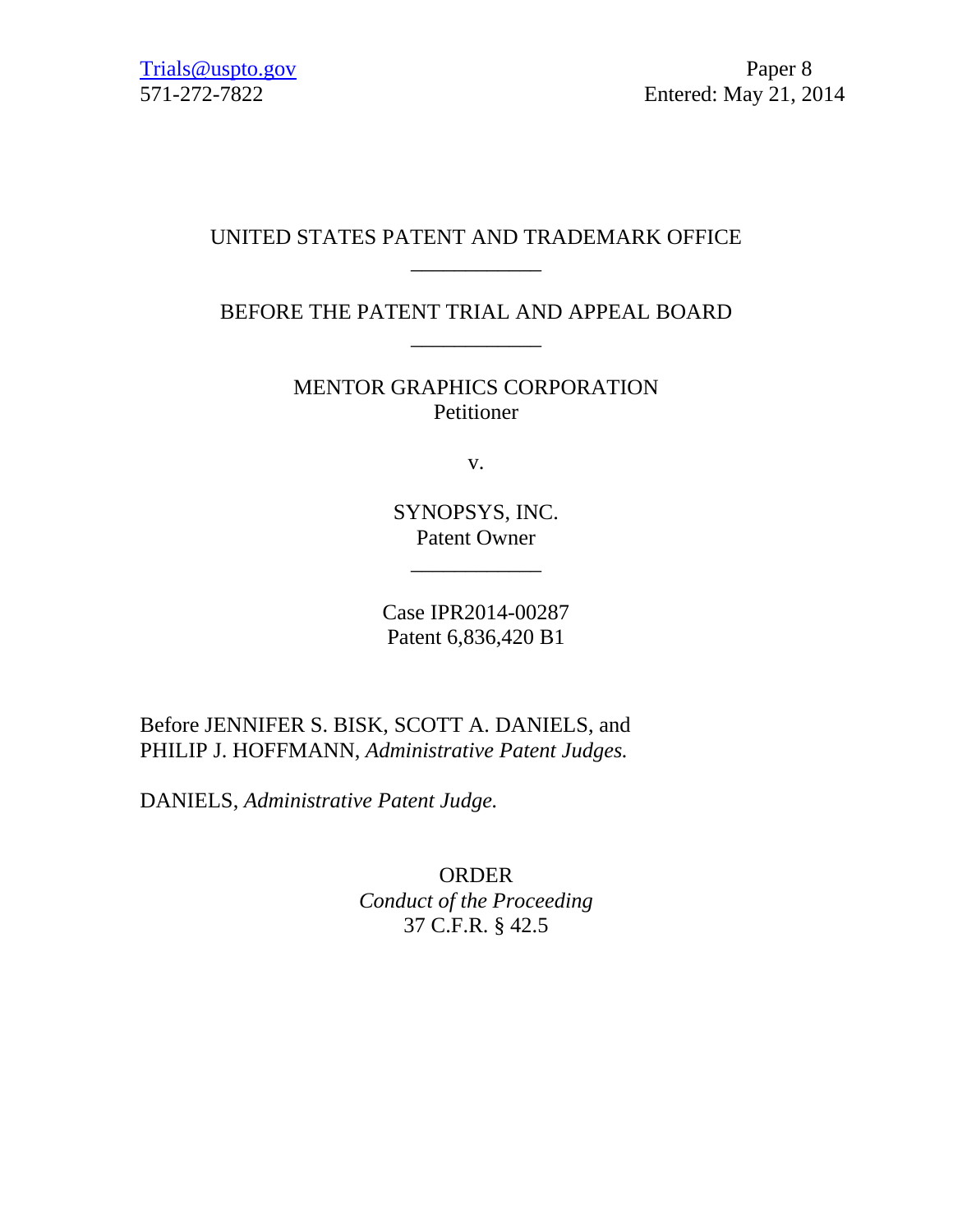The Board conducted a conference call on May 19, 2014 with counsel for the parties and the Panel of Administrative Patent Judges.

Mentor's counsel initiated the call requesting authorization to file a motion to supplement the Petition (Paper 6) and provide additional testimonial evidence from a third party deposition undertaken by Mentor in unrelated litigation concerning the public availability of the reference entitled, *Xilinx Synthesis Technology (XST) User Guide* (Ex. 1005). Specifically, Petitioner proposed such a submission under the Board's broad authority to determine the proper course of a proceeding under 37 C.F.R. § 42.5. Synopsys opposed authorization for such a motion, characterizing the supplemental evidence as an improper reply to Patent Owner's Preliminary Response and noted that the Board rules for *inter partes* review do not provide for such reply.

Upon consideration of the parties' positions, the Board denied authorization to file a motion to supplement the Petition. Specifically, the Board noted the delay of almost five months since the deposition, which occurred January 28th, 2014, and almost two months from the filing of the Preliminary Response on March 21, 2014. Such delay creates a significant burden on the Board's ability to adhere to the statutory deadline under 35 U.S.C. § 314(b). Further, the Board noted the lack of any rule under 37 C.F.R. § 42 permitting supplementation of a petition for *inter partes* review. The Board addressed the concern that similar testimonial evidence of public availability could have been submitted with the Petition. Thus, the Board declined to exercise its discretion to permit a motion to supplement.

Therefore, the request for authorization to file motion to supplement is *denied*.

2